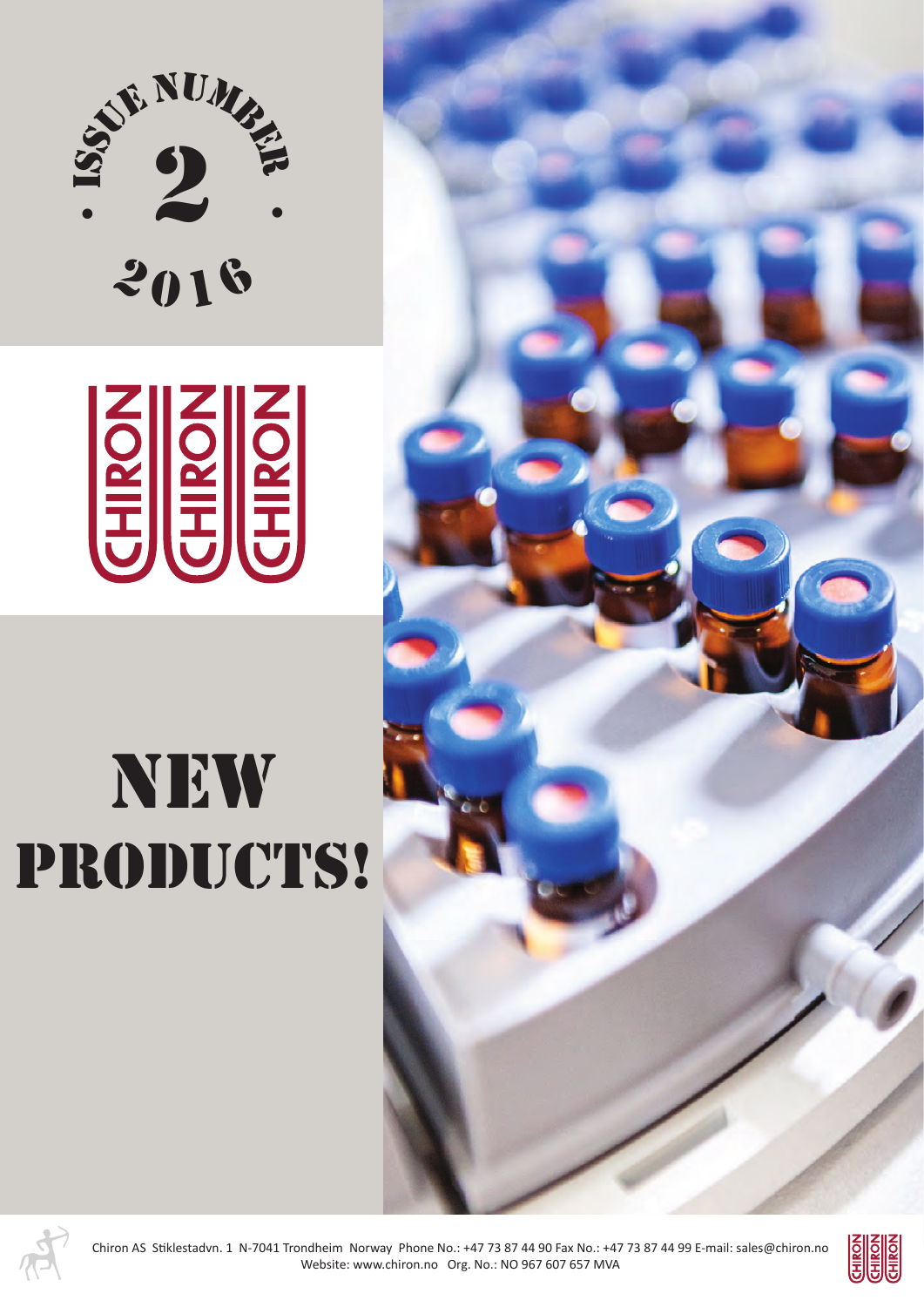

## **NEW PRODUCTS**

**Issue No. 2 Toxicology**



| <b>Chiron Cat. No.</b> | Name (Synonym)                                                                                         | <b>CAS No.</b>          |
|------------------------|--------------------------------------------------------------------------------------------------------|-------------------------|
| <b>Analgesics</b>      |                                                                                                        |                         |
| 11414.18               | Etoricoxib (Arcoxia)                                                                                   | 202409-33-4             |
| 11348.18               | $(\pm)$ - Hydroxychloroquine                                                                           | 118-42-3                |
| 11347.18               | Hydroxychloroquine sulfate                                                                             | 747-36-4                |
| 11379.16               | (±)-Ketoprofen                                                                                         | 22071-15-4              |
| 11350.14               | Meclofenamic acid sodium salt (Meclomen, Meclofenamate sodium)                                         | 6385-02-0               |
| 11416.15               | Mefenamic Acid                                                                                         | 61-68-7                 |
| 11388.14               | $(±)$ - Naproxen-d3 ( $\alpha$ -methyl-d3)                                                             | 958293-77-1             |
|                        |                                                                                                        |                         |
| Antidepressants        |                                                                                                        |                         |
| 11411.18               | Desipramine hydrochloride (Imipramine HCI EP Imp A)                                                    | $58 - 28 - 6$           |
| 11330.19               | (±)- Desmethylcitalopram hydrochloride (Norcitalopram HCl)                                             | 97743-99-2              |
| 11413.19               | Dosulepin (Dothiepin HCl)                                                                              | 897-15-4                |
| 11395.10               | (±)- Phenibut hydrochloride (6-phenyl-GABA HCl)                                                        | 3060-41-1               |
|                        |                                                                                                        |                         |
| <b>Antidiabetics</b>   |                                                                                                        |                         |
| 11381.23               | Glibenclamide (Glyburide)                                                                              | 10238-21-8              |
| 11383.15               | Gliclazide                                                                                             | 21187-98-4              |
| 11382.24               | Glimepiride                                                                                            | 93479-97-1              |
| 11380.21               | Glipizide                                                                                              | 29094-61-9              |
|                        |                                                                                                        |                         |
| <b>Benzodiazepines</b> |                                                                                                        |                         |
| 11361.17               | Alprazolam-13C6 (8-chlorobenzo-13C6)                                                                   | 1538556-17-0            |
| 11362.17               | α-Hydroxyalprazolam-13C6 (8-chlorobenzo-13C6)                                                          | 37115-43-8 (unlabelled) |
| 11364.16               | 7-Aminoflunitrazepam-13C6 (7-aminobenzo-13C6)                                                          | 1538556-09-0            |
| 11363.16               | Flunitrazepam-13C6 (7-nitrobenzo-13C6)                                                                 | 1538556-06-7            |
|                        |                                                                                                        |                         |
| <b>Cannabinoids</b>    |                                                                                                        |                         |
| 11353.24               | AM-2201-d5 (indole-d5)                                                                                 | N/A                     |
| 11352.23               | APINACA-d11 (pentyl-d11) (AKB-48-d11)                                                                  | N/A                     |
| 11355.20               | AZ-037 isomer (5-Fluoro-3,5-AB-FUPPYCA)                                                                | N/A                     |
| 11356.23               | JWH-073 COOH-d5 (indole-d5)                                                                            | N/A                     |
| 11447.26               | <b>JWH-308</b>                                                                                         | 914458-39-2             |
| 11448.26               | JWH-369                                                                                                | 914458-27-8             |
| 11449.22               | MDMB-CHMICA O-desmethyl acid metabolite                                                                | N/A                     |
| 11345.20               | (MDMB-CHMICA has erroneously been sold on-line under the name MMB-CHMINACA)<br>5F-MDMB-PINACA (5F-ADB) | 1715016-75-3            |
|                        | 5F-MDMB-PINACA O-desmethyl acid metabolite                                                             |                         |
| 11446.19               | (5F-ADB O-desmethyl acid metabolite)                                                                   | N/A                     |
| 11393.23               | 5F-MN-21 (5F-PCN, 5-Fluoro-PCN)                                                                        | N/A                     |
| 11394.18               | 5F-PY-PICA                                                                                             | N/A                     |
| 11335.21               | Salvinorin B                                                                                           | 92545-30-7              |
| 11338.21               | SDB-005                                                                                                | N/A                     |
|                        |                                                                                                        |                         |
| <b>Cathinones</b>      |                                                                                                        |                         |
| 11357.11               | Buphedrone hydrochloride (MABP HCI)                                                                    | 166593-10-8             |
| 11349.12               | Butylone-d3 hydrochloride (bk-MBDB-d3 hydrochloride)                                                   | 1231710-63-6            |
| 11372.13               | Diethylcathinone hydrochloride (Diethylpropion HCl, Amfepramon HCl)                                    | 134-80-5                |
|                        | 4F-α-PHP hydrochloride                                                                                 |                         |
| 11392.16               | (4F-PHP HCl, 4F-PV7 HCl, 4F-α-Pyrrolidinohexanophenone HCl)                                            | N/A                     |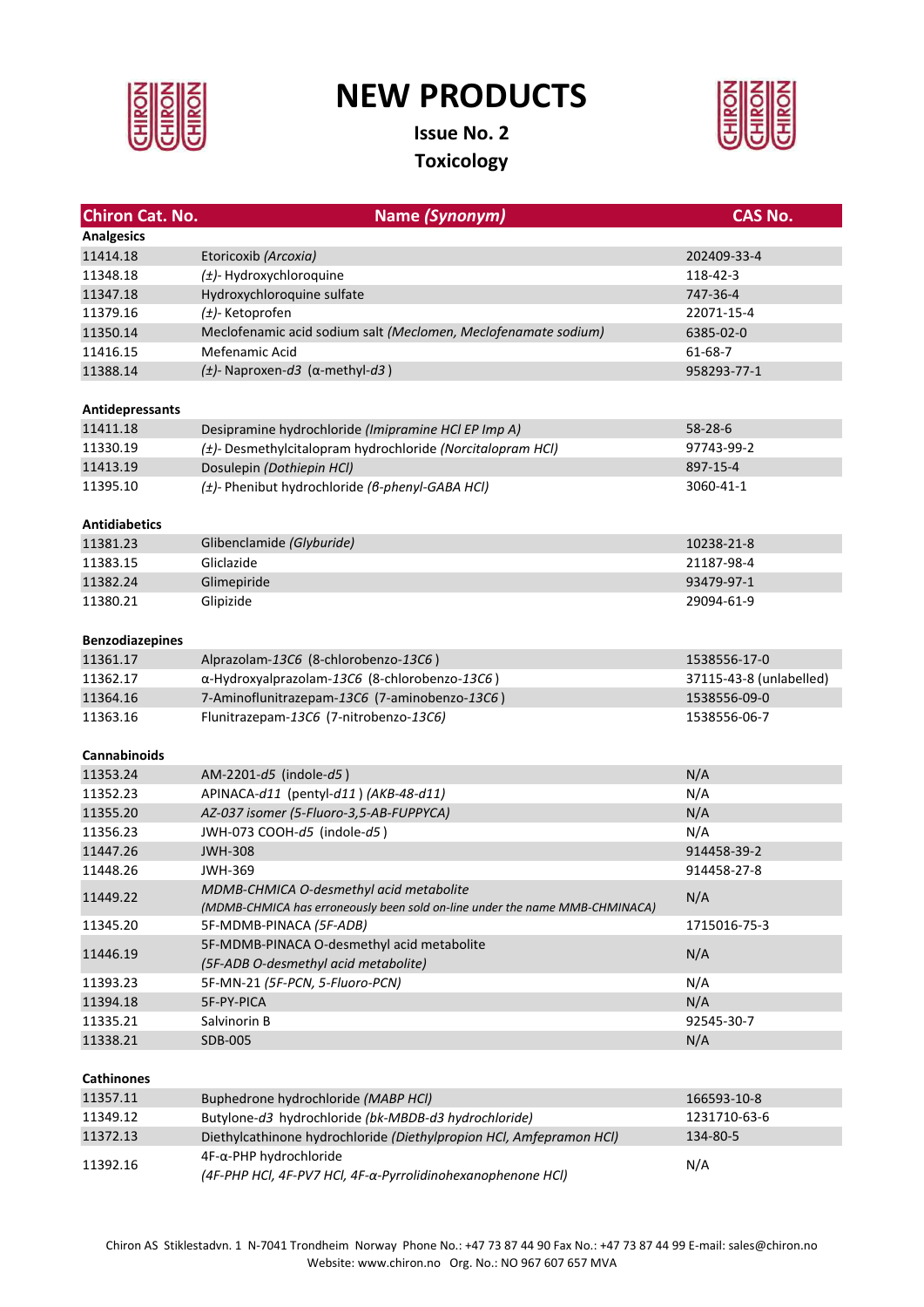| Cardiac drugs               |                                                                              |                          |
|-----------------------------|------------------------------------------------------------------------------|--------------------------|
| 11386.18                    | $(\pm)$ - Bisoprolol                                                         | 66722-44-9               |
| 11384.26                    | Lacidipine                                                                   | 103890-78-4              |
| 11385.18                    | $(±)$ - Nitrendipine                                                         | 39562-70-4               |
| 11420.27                    | $(±)$ - Verapamil                                                            | $52 - 53 - 9$            |
| Phenethylamines             |                                                                              |                          |
| 11427.12                    | 2C-B-fly hydrochloride (2C-bromo-fly HCl)                                    | 178557-21-6              |
| 11400.11                    | MDA 2-aldoxime analog                                                        | 146322-08-9              |
| 11366.18                    | 25B-NBOMe hydrochloride (2C-B-NBOMe HCl)                                     | 1539266-15-3             |
| 11430.18                    | 25I-NBOMe-M1 hydrochloride (2C-I-NBOMe-M1 HCl)                               | 1800475-17-5 (free base) |
| 11325.9                     | (±)-1-Phenyl-2-propanol (Benzylmethylcarbinol (impurity in Meth production)) | 698-87-3                 |
| 11328.12                    | 2,4,5-Trimethoxyamphetamine (2,4,5-TMA, TMA-2)                               | 1083-09-6                |
| Opioids                     |                                                                              |                          |
| 11484.24                    | Codeine-6-glucuronide-d3                                                     | 219533-59-2              |
| 11452.18                    | Codeine phosphate sesquihydrate                                              | 5913-76-8                |
| 11476.20                    | Papaverine hydrochloride                                                     | $61 - 25 - 6$            |
| <b>Other NPS</b>            |                                                                              |                          |
| 11344.15                    | 4-Fluoro ethylphenidate hydrochloride (4F-EPH HCl)                           | N/A                      |
| 11343.14                    | 4-Fluoro methylphenidate hydrochloride (4F-MPH HCl)                          | 1354631-33-6 (free base) |
| 11346.17                    | 5-MEO-DIBF (2-(5-Methoxy-1-benzofuran-3-yl)-N,N-diisopropyllethanamine)      | N/A                      |
| <b>Miscellaneous Pharma</b> |                                                                              |                          |
| 11342.16                    | Benzoylecgonine tetrahydrate                                                 | 5928-96-1                |
| 11412.17                    | Doxylamine succinate                                                         | 562-10-7                 |
| 11415.11                    | Levamisole hydrochloride                                                     | 16595-80-5               |
| 11370.16                    | Lysergol                                                                     | 602-85-7                 |
| 11471.20                    | 17-Methyltestosterone-d3 (4-Androsten-17α-methyl-d3-176-ol-3-one)            | 96425-03-5               |
| 11417.14                    | Metoclopramide                                                               | 364-62-5                 |
| 11422.16                    | Norfloxacin (Baccidal, Sebercim)                                             | 70458-96-7               |
| 11377.39                    | POPE (16:0/18:1)<br>(2-Oleoyl-1-palmitoyl-sn-glycero-3-phosphoethanolamine)  | 26662-94-2               |
| 11327.15                    | Oxcarbazepine                                                                | 28721-07-5               |
| 11418.19                    | (±)- Procyclidine hydrochloride                                              | 1508-76-5                |
| 11423.13                    | Ranitidine hydrochloride                                                     | 66357-59-3               |
| 11425.9                     | 2-Sulphathiazole (Sulfathiazole, N(1)-(2-Thiazolyl)sulfanilamide)            | $72 - 14 - 0$            |
| 11419.21                    | Thioridazine hydrochloride                                                   | 130-61-0                 |
| 11478.18                    | Triphenylphosphine oxide (TPPO, Orlistat Related Compound C)                 | 791-28-6                 |
| 11360.17                    | (±)-Zopiclone-13C4 (piperazinyl-13C4)                                        | 43200-80-2 (unlabelled)  |

## **Environmental**

| <b>Chiron Cat. No.</b>  | Name (Synonym)                                                               | <b>CAS No.</b> |
|-------------------------|------------------------------------------------------------------------------|----------------|
| <b>Flame retardants</b> |                                                                              |                |
| 11440.22                | 4-tert-Butylphenyldiphenyl phosphate-d13 (4-BPDP-d13)                        | N/A            |
| 11433.20                | Di-m-tolylphenyl phosphate (m-DMPPH, Phenyldi-m-tolyl phosphate)             | 34909-68-7     |
| 11434.20                | Di-o-tolylphenyl phophate (o-DMPPH, Phenyldi-o-tolyl phophate)               | 100065-15-4    |
| 11445.21                | Diphenyl-3-isopropylphenyl phosphate                                         | 69515-46-4     |
| 11437.19                | Diphenyl-m-tolyl phosphate (m-DPMP, Diphenyl-3-tolyl phosphate)              | 69500-28-3     |
| 11438.19                | Diphenyl-o-tolyl phoshate (o-DPMP, Diphenyl-2-tolyl phoshate)                | 5254-12-6      |
| 11436.19                | Diphenyl-p-tolyl phosphate (p-DPMP, Diphenyl-4-tolyl phosphate)              | 78-31-9        |
| 11439.19                | Diphenyl-p-tolyl phosphate-d7 (p-tolyl-d7) (Diphenyl-p-tolyl phosphate-d7)   | N/A            |
| 11432.20                | Di-p-tolylphenyl phosphate (p-DMPPH, Phenyldi-p-tolyl phosphate)             | 34909-69-8     |
| 11435.20                | Di-p-tolylphenyl phosphate-d14 (p-tolyl-d7) (Phenyldi-p-tolyl phosphate-d14) | N/A            |
| 11398.12                | 2,2',3,4,4',6,6'-Heptabromodiphenyl ether (PBDE-184)                         | 117948-63-7    |
| 11399.12                | 2,3,3',4,4',5',6-Heptabromodiphenyl ether (PBDE-191)                         | 446255-30-7    |